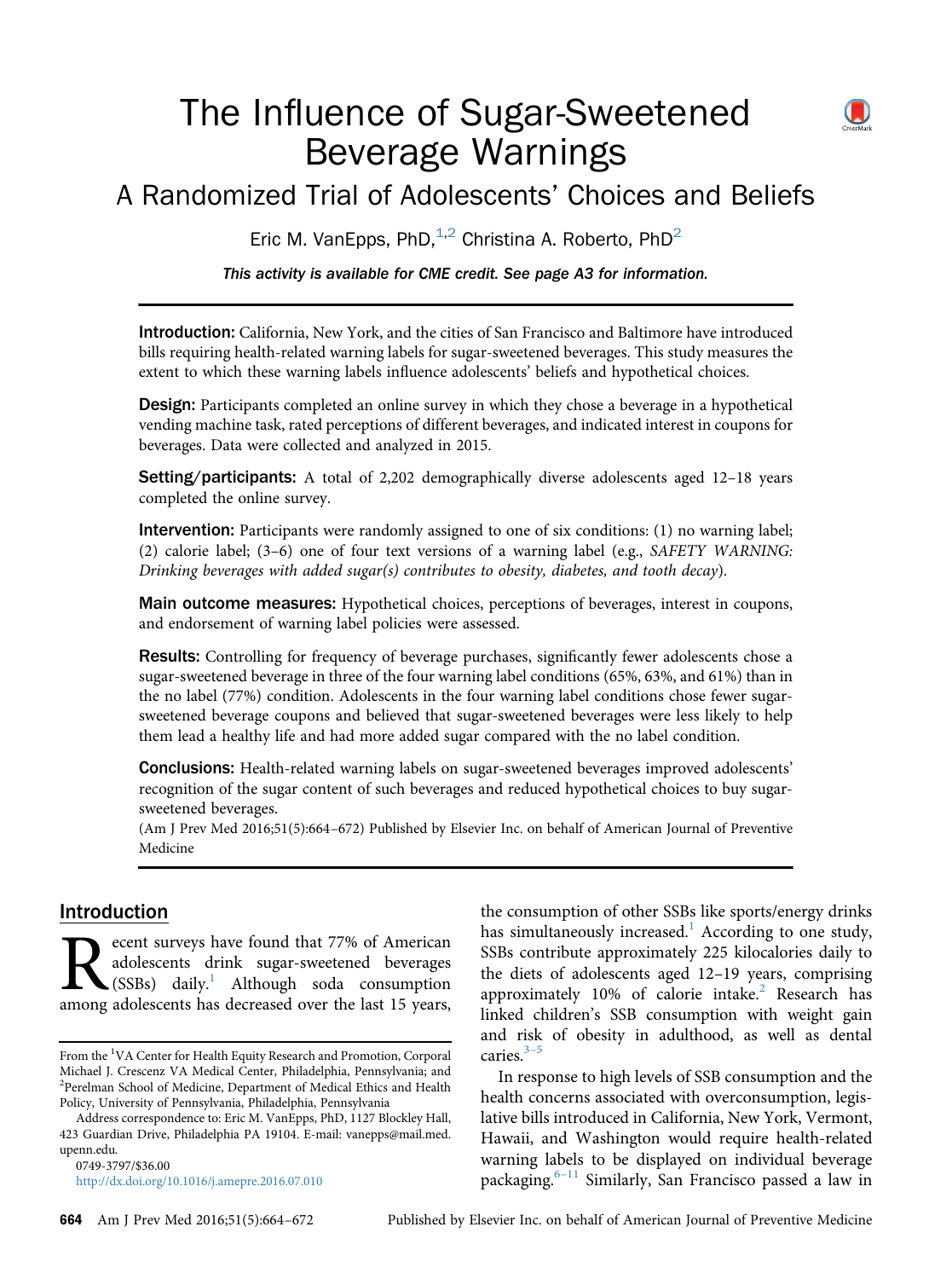2015 (still yet to be implemented at the time of this writing) requiring SSB advertisements to include a warning label that informs consumers of the potential health harms associated with drinking  $SSBs$ ,<sup>12</sup> and an ordinance introduced in the city of Baltimore would require health-related warnings on certain SSB advertisements, menus, and signs in locations where SSBs are sold.<sup>13</sup> Studies of text warnings for tobacco products show improved consumer education, greater knowledge of health harms, and increased perceived risk of tobacco use. $^{14}$  $^{14}$  $^{14}$  Combined with a recent study of the impact of SSB warning labels on parents' decisions and judgments,<sup>[15](#page-7-0)</sup> this suggests SSB warning labels would similarly educate adult consumers, but there is a lack of research on how these labels would influence adolescents. Therefore, the present study aimed to answer the following questions:

- 1. Do warning labels educate adolescents about the health concerns associated with SSB intake, and do these warning labels outperform front-of-package calorie labels?
- 2. Do warning and calorie labels influence adolescents' intentions to buy SSBs?
- 3. Do warning and calorie labels change adolescents' perceptions and purchase intentions of non-labeled beverages?
- 4. Do the effects of warning labels differ depending on label phrasing?
- 5. Are the effects of warning labels moderated by parent education, age, or whether one is overweight?
- 6. What are adolescents' beliefs regarding policies requiring warning labels on SSBs?

It was hypothesized that exposure to a warning label would increase adolescents' perceptions of SSB-related health problems and reduce purchase intentions for SSBs relative to exposure to calorie labels or no labels. The authors additionally generated different warning label phrasings, and hypothesized that two of these phrasings would have a greater impact on adolescents' perceptions and intentions than the label phrasing recently proposed in California. Finally, the authors hypothesized that the effect of warning labels would be moderated by the education level of adolescents' parents.

This research provides the first evidence regarding how adolescent beliefs and intentions can be influenced by SSB warning labels, and can inform regulatory efforts at both the local and state level where such labeling policies are being considered.

#### Methods

#### **Participants**

The authors recruited 2,495 adolescents aged 12–18 years to complete an online survey. Participants were recruited through

Survey Sampling International, which maintains online panels and recruits from other online networks and websites. Recruitment materials invited individuals to "take a survey" without including additional details, thus minimizing selection bias. Once recruited, potential participants passed quality control questions and were then randomly assigned to surveys for which they likely qualify. Based on the recruited population, Survey Sampling International offers a variety of incentives, including cash, lotteries, and donations to charity.

For this study, the authors worked with Survey Sampling International to recruit families with an adolescent aged 12–18 years residing in the household, specifically seeking to oversample Hispanics and African Americans ([Table 1](#page-2-0)) because they have higher obesity prevalence than other groups.<sup>[16](#page-7-0)</sup> Adolescents were recruited such that their parents' education level was representative of the U.S. population according to 2010 Census data.

Overall, 2,495 participants started the survey, 2,282 completed it, and 2,202 correctly answered the data integrity question (described below); these 2,202 adolescents made up the final sample.

#### Label Development and Randomization

Adolescent participants were randomized to one of six label conditions. The first condition was a control group in which participants were shown beverages without any health-related warning label (no label control). Participants in the second condition viewed a "calories per bottle" label on all beverages, not only SSBs (calorie label). These labels were identical to the American Beverage Association's "Clear on Calories" labels.<sup>[17](#page-8-0)</sup> Although calorie labels may influence choices and perceptions, it was hypothesized that these labels would be less influential than labels that explicitly include a safety warning. Conditions 3–6 featured SSB warning labels. The first warning label read: SAFETY WARNING: Drinking beverages with added sugar(s) contributes to obesity, diabetes, and tooth decay (California label). The text in this warning is the same text proposed in the California bill<sup>6,7</sup>; the remaining three experimental conditions were modifications of that text. All labels were reviewed for accuracy by a scientific advisory board and a legal team to ensure legally permissible claims were tested.

The first warning label modification altered the original text by changing "obesity" to "weight gain" (weight gain label) because obesity might seem like a distant, abstract problem, whereas weight gain might feel more immediate and tangible. For the second label, the phrase "preventable diseases like" was inserted before "obesity, diabetes, and tooth decay" (preventable label) to highlight that disease risk could be modified by one's behavior. Finally, a label that added the words "type 2" before "diabetes" (Type 2 diabetes label) was tested to address concerns that the California label is misleading because SSB intake does not impact development of Type 1 diabetes. [Figure 1](#page-3-0) displays all label images. The authors hypothesized that the "weight gain" and "preventable" labels would be more effective than the other warning labels, and that all four warning labels would be more influential than the no label and calorie label conditions because those groups did not view explicit safety warnings or descriptions of health problems.

Study beverages qualified for a warning label based on criteria set by the proposed California legislation, which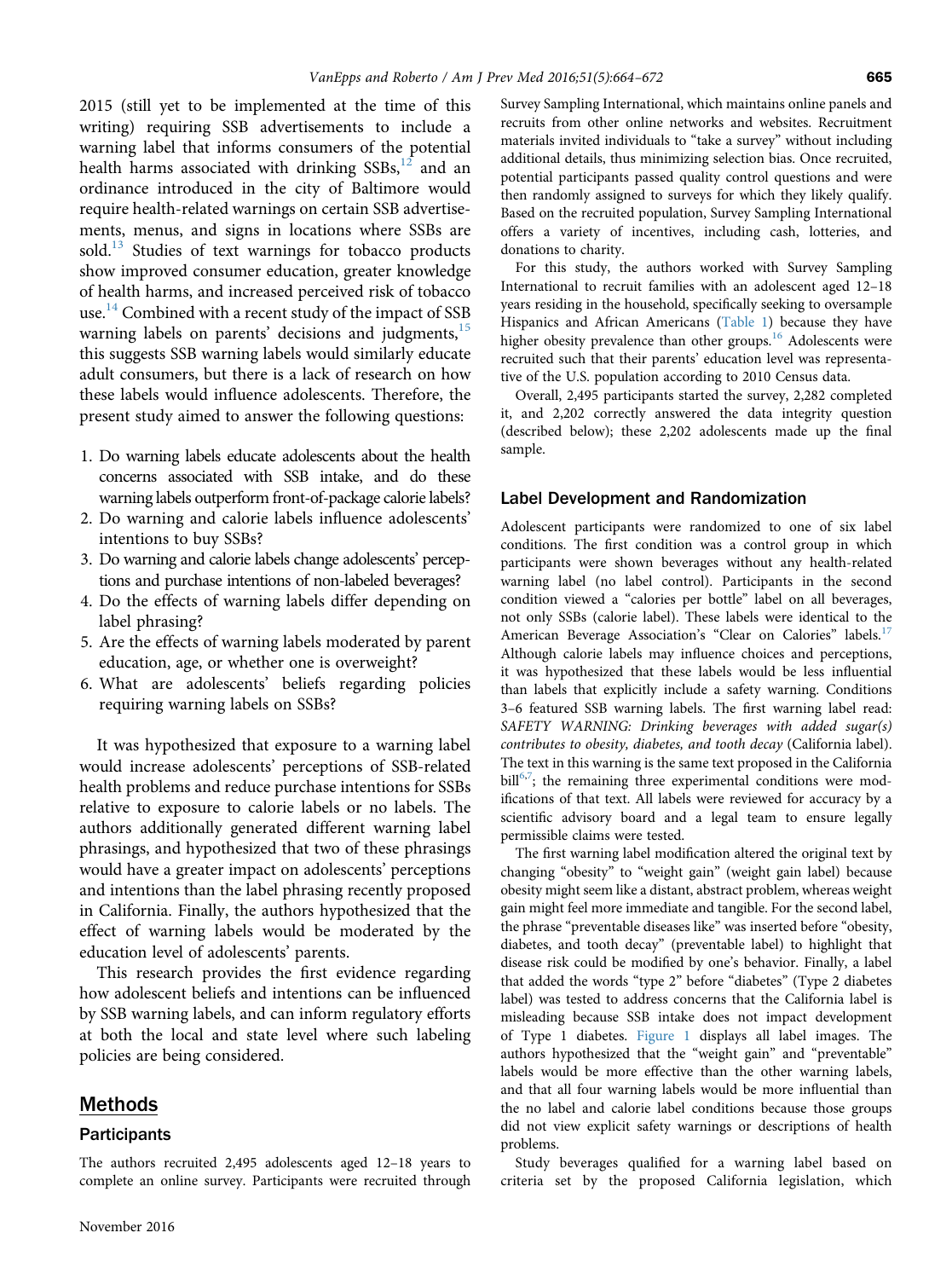<span id="page-2-0"></span>

| Table 1. Socio-demographic Characteristics of Sample |
|------------------------------------------------------|
|------------------------------------------------------|

| Demographic characteristic    | <b>Sample</b> |
|-------------------------------|---------------|
| N                             | 2,202         |
| Female, %                     | 50.3          |
| Average age (years)           | 15.0          |
| <b>Median BMI</b>             | 22.1          |
| Hispanic, %                   | 31.6          |
| Race, %                       |               |
| White                         | 62.9          |
| <b>Black</b>                  | 33.6          |
| Asian                         | 1.8           |
| Native American               | 2.1           |
| Hawaiian                      | 0.3           |
| Other                         | 4.5           |
| Grade in school, %            |               |
| 5th                           | 1.5           |
| 6th                           | 6.3           |
| 7th                           | 10.4          |
| 8th                           | 13.9          |
| 9th                           | 17.8          |
| 10th                          | 18.4          |
| 11th                          | 16.9          |
| 12th                          | 14.9          |
| Mother's education, %         |               |
| Less than high school         | 9.6           |
| High school degree            | 18.6          |
| Associate's degree            | 10.6          |
| Some college                  | 20.6          |
| College degree                | 25.2          |
| At least some graduate school | 14.0          |
| Don't know                    | 1.4           |
| Father's education, %         |               |
| Less than high school         | 6.8           |
| High school degree            | 24.5          |
| Associate's degree            | 7.7           |
| Some college                  | 16.1          |
| College degree                | 23.3          |
| At least some graduate school | 16.0          |
|                               | (continued)   |

Table 1. (continued)

| Demographic characteristic                          | <b>Sample</b> |
|-----------------------------------------------------|---------------|
| Don't know                                          | 5.6           |
| Relationship with weight, %                         |               |
| Trying to lose weight                               | 30.0          |
| Trying to maintain weight                           | 33.7          |
| Trying to gain weight                               | 4.9           |
| Not trying to gain or lose weight                   | 31.4          |
| Has a doctor ever said you are overweight?, %       |               |
| No                                                  | 74.6          |
| Currently                                           | 21.2          |
| Not currently, but in the past                      | 42            |
| Has a doctor ever said you have type 2 diabetes?, % |               |
| No                                                  | 94.4          |
| Currently                                           | 5.3           |
| Not currently, but in the past                      | 0.3           |

mandates a label for any nonalcoholic beverage with added sweeteners that contains  $\geq 75$  calories per 12 fluid ounces.[6,7](#page-7-0)

#### Survey Procedures

Upon meeting recruitment criteria and providing informed consent, adolescents completed the survey online (median completion time was 16 minutes). The survey was administered via Qualtrics and could only be completed on a computer-size screen; mobile devices or tablets were not permitted because their small screens would make it difficult to read labels and complete the survey. All data were collected and analyzed in 2015. The Harvard T. H. Chan School of Public Health IRB approved this study ([Figure 2](#page-4-0)).

#### Primary Outcomes

Adolescents were asked to imagine they wanted to purchase a beverage from a vending machine, viewed 20 popular 20-ounce beverages (12 SSBs) presented in random order in two columns on the computer screen, and selected one for hypothetical purchase. Beverages that spanned a range of added sugar content were included. An effort was made to include beverages that consumers likely know are high in added sugar content (e.g., Coca Cola) or low in added sugar content (e.g., Dasani bottled water) as well as drinks that many consumers likely do not realize are high in added sugar (e.g., Arizona Green Iced Tea, Powerade). Study beverages consisted of sodas, juices, iced teas, still and seltzer waters, lemonade, and sports drinks. Energy drinks, such as Red Bull or Monster, were not included, nor were coffee or iced coffee beverages. Participants were required to view all beverages and were told to select the product they wanted even if they typically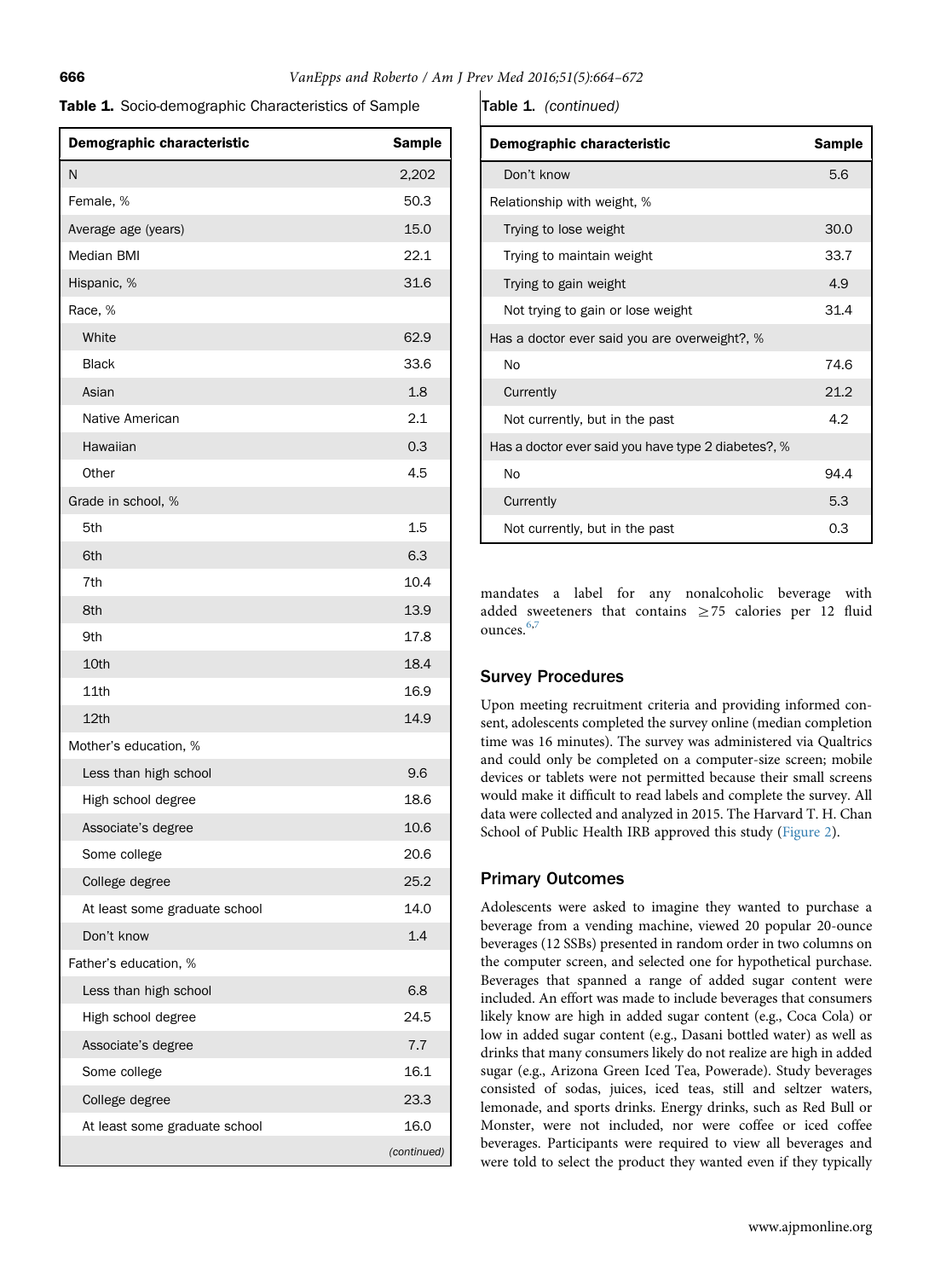#### <span id="page-3-0"></span>(A) Calories



#### (B) California Text

SAFETY WARNING: Drinking beverages with added sugar(s) contributes to obesity, diabetes, and tooth decay.

#### (C) Weight Gain Text

SAFETY WARNING: Drinking beverages with added sugar(s) contributes to weight gain, diabetes, and tooth decay.

(D) Preventable Text

SAFETY WARNING: Drinking beverages with added sugar(s) contributes to preventable diseases like obesity, diabetes, and tooth decay.

(E) Type 2 Diabetes Text

SAFETY WARNING: Drinking beverages with added sugar(s) contributes to obesity, type 2 diabetes, and tooth decay.

Figure 1. Different label conditions.

buy a different flavor (e.g., they should choose Fruit Punch Powerade even if they normally purchase Lemon Lime Powerade). Because consumers would have never previously encountered warning labels and might not realize why some beverages had them whereas others did not, the authors included a sentence in the instructional paragraph for the vending machine task that read: Drinks with a lot of added sugar have a safety warning label on them.

Beverages displayed labels based on study condition and eligibility for SSB warning labels. Calorie or warning labels were enlarged and displayed above beverage images to make these labels legible on a computer screen [\(Appendix Figure 1,](#page-8-0) available online).

Next, participants answered questions about their perceptions of and intentions regarding ten randomly ordered 20-ounce beverages, of which six were SSBs. Responses to these questions were averaged across beverages for analyses. [Appendix Table 1](#page-8-0) (available online) lists the survey questions.

Participants viewed the same 20 randomly ordered beverages as in the vending machine task and selected each beverage for which they would be interested in receiving a discount coupon.

#### Secondary Outcomes

At the end of the survey, participants in the control, calorie label, or California warning label conditions were presented with the California warning label, whereas those in the other conditions saw their assigned warning label. All participants were asked whether such a label would change their health beliefs about SSBs, willingness to buy SSBs, and whether they would favor a government policy requiring this label on SSBs ([Appendix Table 1,](#page-8-0) available online).

#### Additional Measures

Participants indicated whether their doctor has told them they are currently overweight or have Type 2 diabetes, and whether they are currently trying to lose, gain, or maintain weight. Participants also stated their age, gender, height, weight, ethnicity, race, grade in school, parents' educational level, and their U.S. state or territory of residence.

As a manipulation check, participants indicated whether they saw a warning label on any beverage (choosing among yes, no, and I don't know). As expected, those in each of the warning label conditions were significantly more likely to report seeing a warning label (range, 70%–75%) than those in the calorie label condition (6%) or those in the no label condition (6%),  $(\chi^2_{[10]=}895.14, p<0.001).$ 

The final question asked participants the number of days in a week (multiple choice, options ranged from 5 to 25 days). Those answering incorrectly were excluded from analyses  $(n=80)$ .

#### Statistical Analysis

There were no observed differences across conditions with regard to gender, age, respondent BMI, respondent education, parents' education, relationship with weight, or overweight status (all  $p > 0.15$ ), suggesting that randomization to condition successfully balanced the groups.

To assess differences in the outcome variables across conditions, the authors regressed each dependent variable on label condition, controlling for self-reported frequency of both SSB and non-SSB purchases over the past month, and using a  $p < 0.05$ significance threshold. ANCOVAs were used to analyze continuous outcomes and logistic regressions to analyze categorical outcomes. For the ANCOVAs, pairwise comparisons were conducted with Tukey post hoc corrections; for the logistic regressions, the authors varied which condition was the reference group and used the Bonferroni–Holm procedure to correct for multiple comparisons.<sup>[18](#page-8-0)</sup>

To determine whether the effects of calorie and warning labels differed by parent education level, each outcome variable was regressed on

- 1. a categorical variable for experimental condition, with no label as the reference group;
- 2. a binary variable for whether at least one parent received education beyond high school;
- 3. the interaction between experimental condition and parent education; and
- 4. the self-reported average frequency of SSB and non-SSB purchases.

The authors hypothesized that warning labels would be more influential for children of parents with a higher education level.

As exploratory analyses, the authors also examined whether participant age or being overweight moderated the effects of warning labels, replacing the binary variable for parent education with either mean-centered participant age or a binary variable for doctor-diagnosed current overweight status (as reported by participants; combining no and in the past responses). For all interaction analyses, the Bonferroni–Holm procedure was used to correct for multiple comparisons.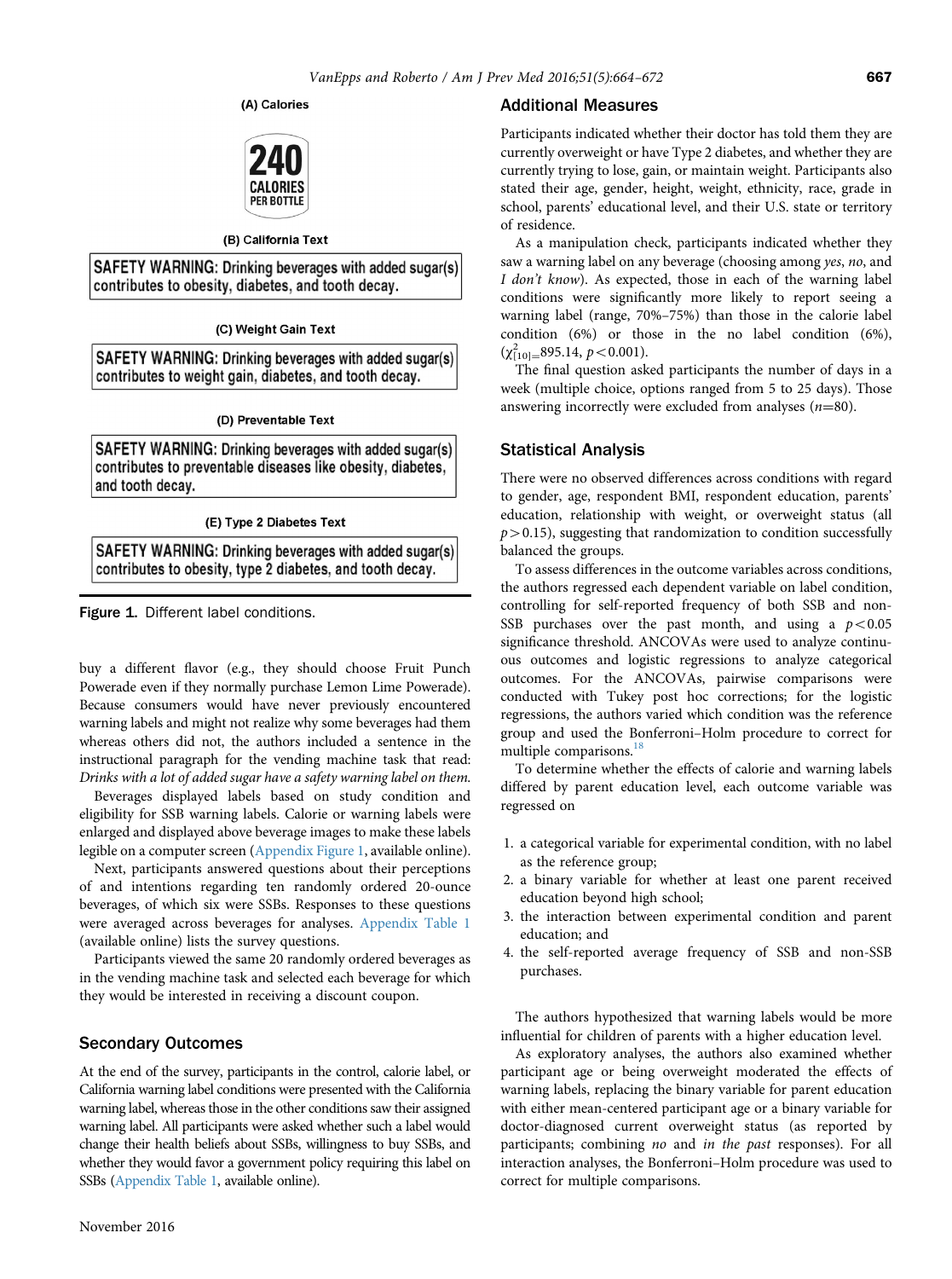<span id="page-4-0"></span>

Figure 2. CONSORT flow diagram.

#### **Results**

Among the six label conditions, there were differences in 13 of 15 analyzed measures [\(Table 2\)](#page-5-0). Compared with the control condition, three of four warning labels reduced vending machine selection of SSBs. All four warning labels reduced the number of selected SSB coupons. They also increased subjective perceptions of added sugar in SSBs, and led to lower subjective perceptions of SSBs promoting a healthy life, helping one feel energized, or helping one focus at school. Calorie labels did not reduce selection of SSBs or SSB coupons compared to the control condition, and led to significantly more SSB coupons being selected than in any warning label condition. Relative to the control condition, calorie labels increased perceptions of added sugar in SSBs and reduced perceptions of SSBs promoting a healthy life or helping one focus at school, though not to the same extent as warning labels [\(Table 2\)](#page-5-0). Finally, compared with all other conditions, calorie labels significantly increased the estimated calories in SSBs, which were underestimated on average in all conditions.

Among the warning label conditions, there were significant differences on three of 15 measures, although none of these differences followed ex ante predictions regarding the intended effects of these labels' phrasings. Those exposed to the California label were more likely to select an SSB in the vending machine task than those

shown the Type 2 diabetes label, and, curiously, rated the risk of diabetes as lower than in any other condition. Those who saw type 2 diabetes labels rated SSBs as less delicious than those shown the weight gain label.

Analyses of non-labeled beverages revealed significant effects of label condition on seven of eight perceptions and intentions measures, but only one of four disease risk measures (risk of weight gain). Most of these differences appear to be driven by the calorie label condition, as participants exposed to calorie labels rated these beverages as less healthy and having more added sugar than participants in other conditions ([Appendix Table 2,](#page-8-0) available online).

There were significant interactions of the weight gain warning label and overweight status ( $p=0.004$ ) and the "preventable" warning label and overweight status  $(p=0.001)$  on vending machine choice. In both cases, overweight adolescents exposed to the warning label were less likely to choose SSBs than non-overweight adolescents shown the same labels. No other interactions (e.g., by parent education or age) emerged as statistically significant.

On average, participants reported that a warning label would change their beliefs about a beverage's healthfulness  $(M=3.51$  [SD=1.34] on a 5-point scale) and that a label would encourage them to purchase fewer SSBs  $(M=3.65$  [SD=1.25] on a 5-point scale). Additionally,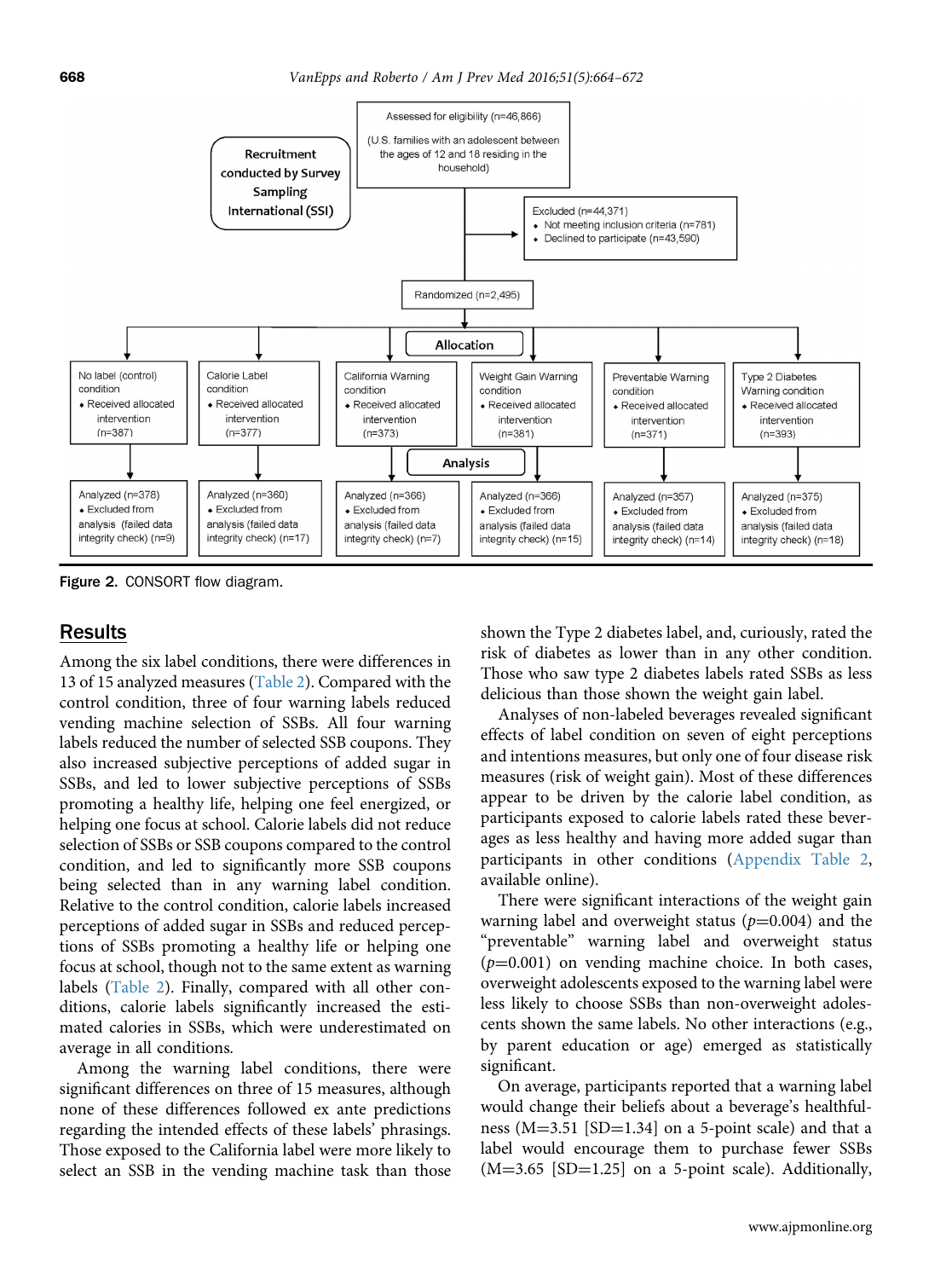<span id="page-5-0"></span>

|  | <b>Table 2.</b> Sugar-Sweetened Beverage (SSB) Outcomes by Study Condition, Percentages and Means (and SEs) |  |  |  |
|--|-------------------------------------------------------------------------------------------------------------|--|--|--|
|--|-------------------------------------------------------------------------------------------------------------|--|--|--|

|                                      | <b>Control</b>                        | <b>Calorie label</b>           | <b>California</b><br>warning | Weight gain<br>warning        | <b>Preventable</b><br>warning | <b>Type 2 diabetes</b><br>warning |  |
|--------------------------------------|---------------------------------------|--------------------------------|------------------------------|-------------------------------|-------------------------------|-----------------------------------|--|
| Vending machine choice               |                                       |                                |                              |                               |                               |                                   |  |
| % Choosing an SSB                    | $77.2%$ <sub>d,e,f</sub><br>$(2.2\%)$ | $72.5\%$ <sup>f</sup> (2.4%)   | 69.1%<br>$(2.4\%)$           | 64.5% <sup>a</sup> (2.5%)     | 63.0% <sup>a</sup> $(2.6\%)$  | 60.8% <sup>a,b</sup> (2.5%)       |  |
| SSB perceptions and intentions       |                                       |                                |                              |                               |                               |                                   |  |
| Delicious (1-7)                      | 4.87 (0.06)                           | 4.97 <sup>f</sup> (0.07)       | 4.90 (0.06)                  | 4.97 $^{\rm f}$ (0.07)        | 4.82(0.06)                    | 4.69 $^{b,d}$ (0.07)              |  |
| Healthy $(1-7)$                      | $3.90^{e,f}$<br>(0.06)                | 3.95 $e^{ef}$ (0.07)           | 3.77(0.08)                   | 3.79(0.08)                    | 3.61 $a,b$ (0.08)             | 3.61 $a,b$ (0.08)                 |  |
| Purchase intention<br>$(1 - 7)$      | 4.13(0.07)                            | 4.21 $^{\rm e,f}$ (0.08)       | 4.08 (0.08)                  | 4.07 (0.08)                   | 3.93 $b$ (0.08)               | 3.92 $b$ (0.08)                   |  |
| Likely to drink $(1-7)$              | 4.15(0.07)                            | 4.25 $^{e,f}$ (0.08)           | 4.08(0.08)                   | 4.15(0.08)                    | 3.96 $b$ (0.08)               | 3.95 $b$ (0.08)                   |  |
| Energized (1-7)                      | $5.02^{{c,d,e,f}}$<br>(0.06)          | 4.80 $^{f}$ (0.06)             | 4.72 $^{a}$ (0.06)           | 4.70 $^{a}$ (0.07)            | 4.69 $^{a}$ (0.07)            | 4.52 $a,b$ (0.07)                 |  |
| Focus $(1-7)$                        | $4.51^{b,c,d,e,f}$<br>(0.06)          | 4.09 $^{a}$ (0.08)             | 4.07 $^{\circ}$ (0.07)       | 4.07 $^{\circ}$ (0.08)        | $3.93^{\circ}$ (0.08)         | 3.90 $^{\circ}$ (0.08)            |  |
| Amount of added<br>sugar $(1-4)$     | $2.88^{\text{b,c,d,e,f}}$<br>(0.03)   | $3.01^a$ (0.03)                | $3.05^a$ (0.03)              | $3.05^{\circ}$ (0.03)         | $3.06^a$ (0.03)               | $3.07^{\circ}$ (0.03)             |  |
| <b>Estimated calories</b>            | $91.22^{b,e,f}$<br>(4.96)             | $180.62^{a,c,d,e,f}$<br>(6.35) | $102.61^{b}$<br>(5.33)       | 104.30 <sup>b</sup><br>(5.86) | $114.61^{a,b}$<br>(5.88)      | $111.53^{a,b}$ (5.46)             |  |
| SSB disease risk                     |                                       |                                |                              |                               |                               |                                   |  |
| Weight gain $(1-7)$                  | 4.65(0.06)                            | 4.57(0.06)                     | 4.51(0.07)                   | 4.66(0.06)                    | 4.76 (0.06)                   | 4.56(0.07)                        |  |
| Heart disease $(1-7)$                | 4.23 (0.06)                           | 4.22(0.06)                     | 4.31(0.07)                   | 4.28(0.07)                    | 4.36(0.07)                    | 4.28(0.07)                        |  |
| Diabetes $(1-7)$                     | $4.44^{\circ, e}$<br>(0.06)           | 4.43 $c,e$ (0.06)              | $4.05^{a,b,d,e,f}$<br>(0.07) | 4.57 $^{\circ}$ (0.07)        | $4.71^{a,b,c}$<br>(0.07)      | 4.58 $^{\circ}$ (0.07)            |  |
| Healthy life $(1-7)$                 | $4.57^{b,c,d,e,f}$<br>(0.05)          | 3.90 $a,f(0.07)$               | $3.83a$ (0.07)               | 3.76 $a$ (0.07)               | 3.70 $a(0.07)$                | 3.67 $a,b$ (0.07)                 |  |
| Coupon choice                        |                                       |                                |                              |                               |                               |                                   |  |
| Number of SSB<br>coupons $(0-12)$    | $3.64^{\text{c,d,e,f}}$<br>(0.14)     | $3.66^{c,d,e,f}$<br>(0.13)     | $3.00^{a,b}$<br>(0.13)       | $2.92^{a,b}$ (0.13)           | $2.85^{a,b}$ (0.14)           | $2.70^{a,b}$ (0.13)               |  |
| Number of non-SSB<br>coupons $(0-8)$ | 2.70(0.10)                            | $2.88^d$ (0.10)                | 2.57(0.10)                   | $2.47^b$ (0.10)               | 2.58(0.10)                    | 2.65(0.10)                        |  |

Note: N = 2,202. Raw statistics are displayed. The "Perceptions and Intentions" means are averages across beverages. Within each row, boldface percentages or means with different superscripts differ at  $p<0.05$  (after correcting for multiple comparisons using Tukey post hoc tests), compared to the number of the corresponding column:

<sup>a</sup> Significantly different from control condition.<br>**bSignificantly different from caloria label congress** 

<sup>b</sup>Significantly different from calorie label condition.

 $\textdegree$ Significantly different from California warning.

dSignificantly different from weight gain warning.

eSignificantly different from preventable warning.

<sup>f</sup>Significantly different from Type 2 diabetes warning.

For the vending machine choice, a Bonferroni-Holm correction rather than the Tukey post hoc test was applied because data were analyzed using logistic regression. All statistical tests controlled for the self-reported frequency of purchasing beverages that qualified for a warning label and ones that did not. Analyses of "Estimated Calories" were conducted on log-transformed estimates (i.e., log<sub>10</sub>[Calories+1]); the table converts the log means and SEs into calories (i.e., using  $10^{\log}$  to calculate the mean). Non-SSB refers to those beverages that did not qualify for an SSB warning label.

For analyses related to vending machine choice and coupon choice, the 12 SSBs were Pom Coconut, Nestea, 7Up, Canada Dry Ginger Ale, Tropicana Lemonade, Coca Cola, Arizona Green Tea, Mountain Dew, Purity Organic: Peach Paradise, Minute Maid Lemonade, Old Orchard Ruby Red Grapefruit Juice, and Mountain Berry Blast Powerade. The eight non-SSBs (those beverages that did not qualify for an SSB warning label) were Dasani Water, Simply Orange, Schweppes Seltzer Water, Diet Coca Cola, Honest Green Tea, Tropicana Orange Juice, Polar Seltzer Water, and Power-C Dragonfruit Vitamin Water.

For analyses related to SSB perceptions and intentions and disease risk, the six SSBs were Coca Cola, Arizona Green Tea, Mountain Dew, Minute Maid Lemonade, Mountain Berry Blast Powerade, and Purity Organic: Peach Paradise. The four non-SSBs were Tropicana Orange Juice, Diet Coca Cola, Dasani Water, and Power-C Dragonfruit Vitamin Water.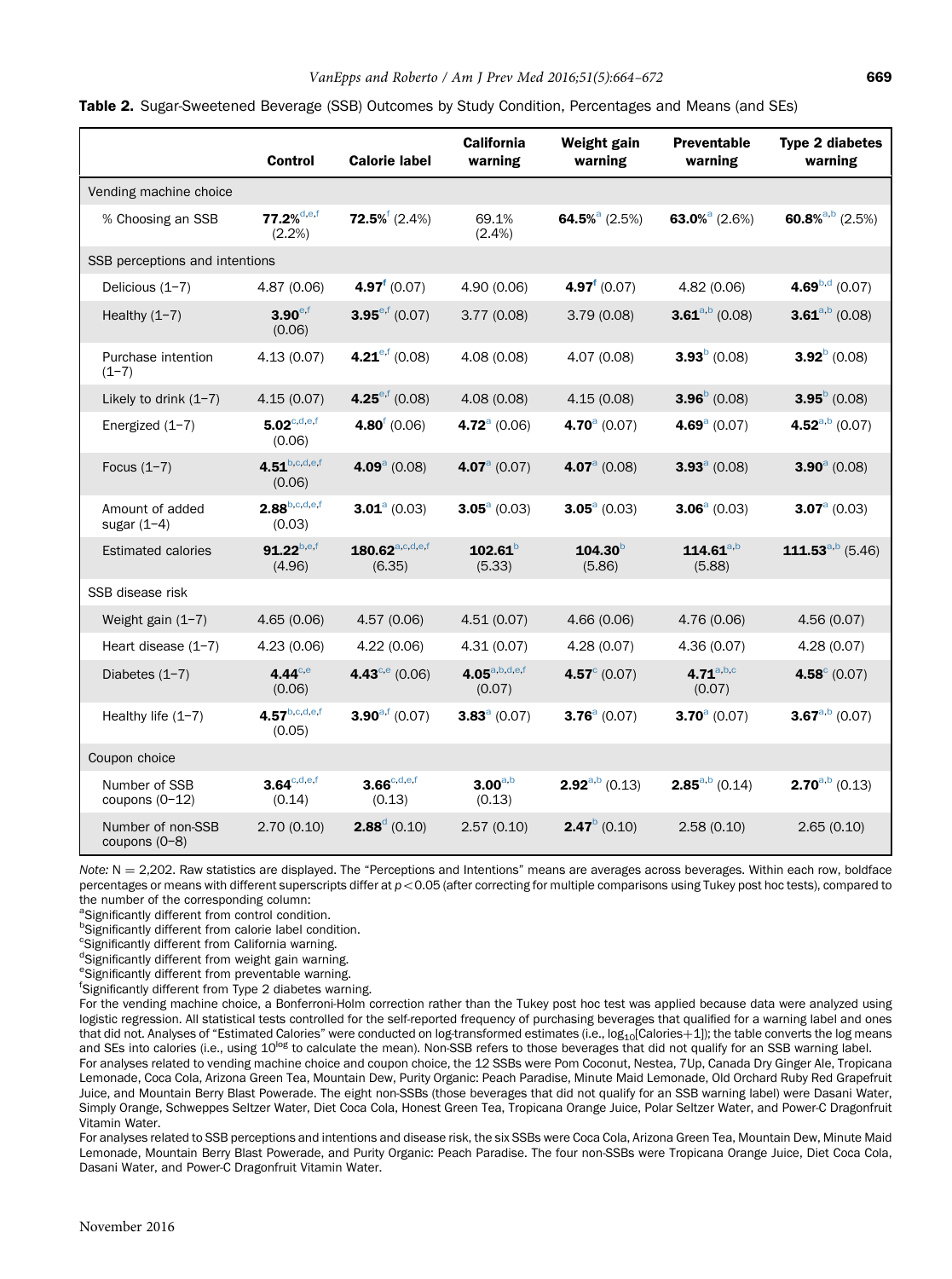62.7% of participants favored an SSB warning label policy, whereas only 7.8% were opposed (the average support was  $+0.85$  [SD=1.06] on a scale from  $-2$  to  $+2$ ). These beliefs did not differ across experimental conditions.

#### **Discussion**

Warning labels reduced adolescents' perceptions that SSBs contribute to a healthy life and reduced beliefs that SSBs can increase their energy and help them focus. Calorie labels increased adolescents' estimates of the calories in SSBs, as did two of four warning labels. Both calorie and warning labels led participants to subjectively evaluate SSBs to have more added sugar.

Although shifts in perceptions are important, this study also provides preliminary evidence that SSB warning labels may affect behavior. In the vending machine task, participants who saw SSBs with warning labels were less likely to hypothetically purchase an SSB relative to those who saw no labels, an effect that was statistically significant for three of four warning label conditions. When selecting hypothetical beverage coupons, adolescents who saw warning labels chose significantly fewer SSB coupons than the control and calorie label conditions, suggesting that the warning labels reduced desire for a range of SSB options. Additionally, when stating perceptions and intentions, two of the warning label conditions led participants to report lower intentions to purchase SSBs in the future than those exposed to calorie labels. Overall, it appears that warning labels may encourage adolescents to purchase healthier beverages, whereas "calories per bottle" labels had no such impact on behavioral intentions. Whether this diminished impact of calorie labels is due to the safety and health information included in the health-related warning labels, greater novelty of warning labels, or consumer difficulty in interpreting calorie labels is a question for future research. It is possible that additional interpretative information, such as a clearly communicated threshold for high calorie content, could facilitate greater impact of calorie labels on behavioral intentions.

By analyzing responses to both SSBs and beverages that did not qualify for a warning label, the authors were able to assess potential spillover effects of SSB warning labels. The results suggest that SSB warning labels have little impact, either positively or negatively, on judgments of non-labeled beverages. This stands in contrast to the influence of calorie labels, which decreased perceptions of the healthfulness of non-labeled beverages and increased their perceived sugar content. These differences between calorie labels and warning labels may exist because calorie labels were posted on all beverages (even ones that contain some sugar, but would not qualify for a warning label), whereas warning labels only appeared on SSBs meeting a certain added sugar threshold.

The influence of warning labels on measured outcomes did not vary based on parent education, suggesting SSB warning labels may be helpful for adolescents regardless of their parents' education level. This suggests that factors related to SES may have less impact on adolescents' ability to use these labels relative to other types of nutrition labels, whereas research on restaurant menu calorie labeling has found that higher-income and higher-educated individuals are more likely to use menu calorie labels to make purchasing decisions.<sup>[19](#page-8-0),[20](#page-8-0)</sup> Future research could investigate whether SSB warning labels are categorically different from (and perhaps more universally understood than) other labels, or whether the hypothetical setting contributed to the uniqueness of the present results.

Overall, there was little support for hypotheses that modified label phrasings would differentially impact outcomes of interest, although alternative phrasings were directionally more effective than the California label on several outcomes. Combined with past research regarding parents' decisions,<sup>15</sup> these data suggest the California text is a reasonable baseline standard for improving consumer knowledge of SSBs, but future research could further examine whether alternative phrasing, design, or placement of warning labels can improve their impact.

Finally, adolescents expressed that governmentsponsored SSB warning labels would shift their beliefs about a beverage's healthfulness and would motivate them to consume fewer SSBs. In addition, the majority of respondents favored a policy to place warning labels on SSBs.

#### Limitations

This study has several limitations concerning generalizability. First, decisions were hypothetical. However, given that SSB labels do not yet exist in stores or other actual decision contexts, this hypothetical context enabled the authors to investigate the potential effect of a labeling policy. In line with research suggesting that tobacco labels have the largest impact when clearly legible and prominently displayed, $14$  the present work studied warning labels under conditions where labels were highly visible to identify how they could impact consumers who see them. Although such a design may overestimate the effect of a warning label, such research is important because the absence of an effect would suggest that labels would not influence actual decisions. It is also possible that the inclusion of an instructional sentence informing participants that warning labels appeared on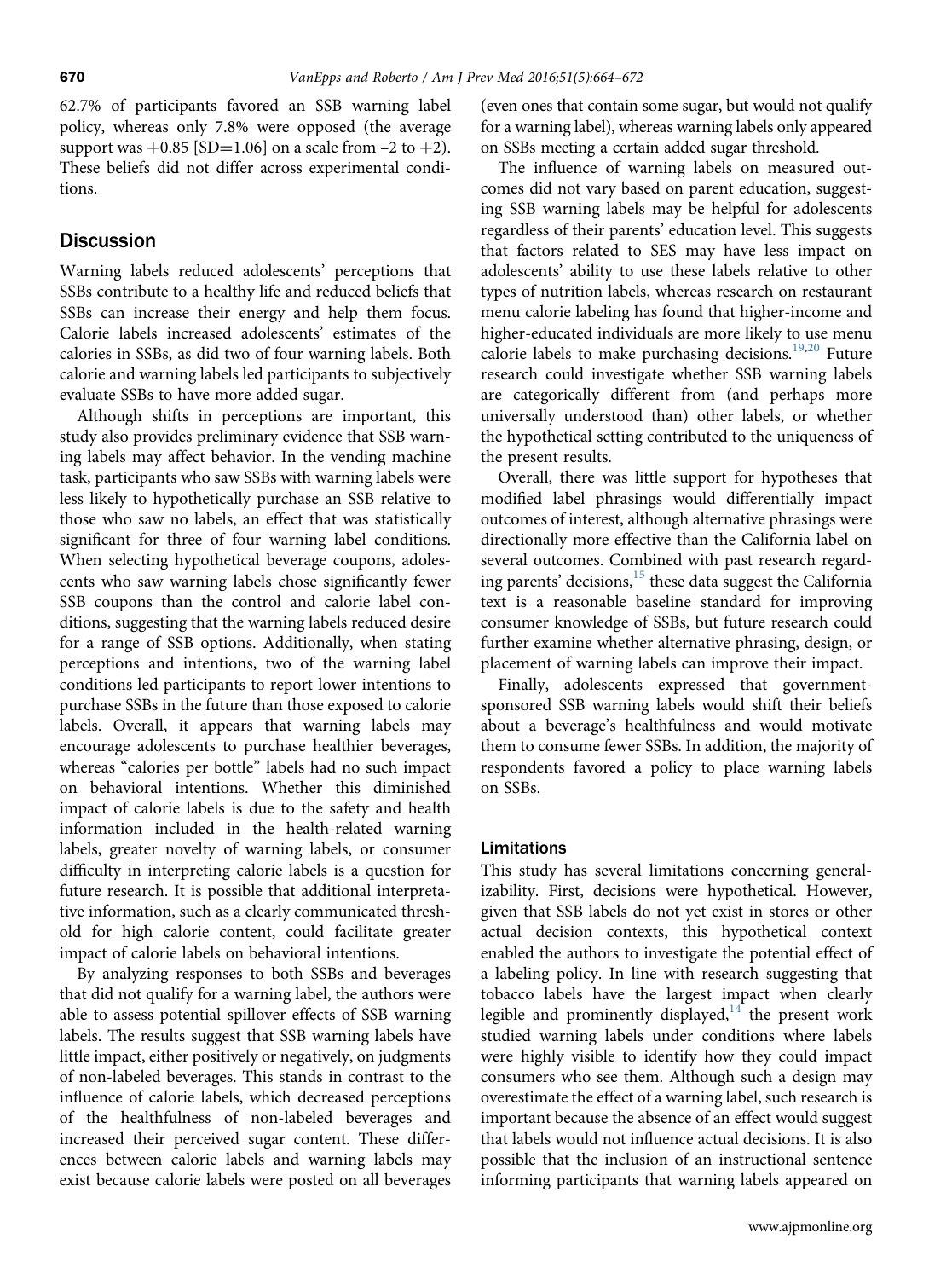<span id="page-7-0"></span>drinks with a lot of added sugar could have increased the labels' impact. Additionally, although this study had a large sample size, it may have lacked adequate statistical power to detect significant differences between different label phrasings. The survey is also limited because of potential desirability bias. Consumers may realize that the authors are testing responses to labels and infer that they should indicate that they would not purchase an SSB. However, survey responses were anonymous and respondents had little incentive to please the researcher. Further, a strong social desirability bias would predict more significant effects from exposure to the equally salient calorie labels, but such effects were not detected. The authors also did not recruit a nationally representative sample. However, the sample was large, racially and ethnically diverse, and recruited so that parent education level reflected the educational makeup of the U.S. Finally, the warning label was tested using the inclusion criteria set by California legislation so that this study might inform current policy debates. However, different labeling requirements could include additional beverages, such as 100% fruit juices, and the present study does not address how warning labels would affect perceptions of those beverages.

This study has a number of strengths, including a large sample size, a randomized controlled design with both no label control and calorie label groups, a sample of adolescents ranging in age from 12 to 18 years, and a large proportion of racial and ethnic minority participants with a range of parental education levels. The present research is among the first to examine the influence of SSB warning labels and provides timely data on the potential for such labels to educate adolescents and reduce SSB intake. This study provides preliminary support for placing warning labels on SSBs, setting the stage for future research to identify their impact on overall dietary choices in different settings.

#### **Conclusions**

These results suggest that SSB warning labels are a promising strategy to reduce adolescents' perceptions of SSBs' healthfulness and decrease adolescents' likelihood of buying SSBs.

This work was commissioned by the Healthy Eating Research Program of the Robert Wood Johnson Foundation. Dr. Roberto is supported by the National Institute On Aging of NIH under Award Number P30AG034546. The content of this article is solely the responsibility of the authors and does not necessarily represent the official views of NIH. Dr. VanEpps

analyzed the data and drafted the initial manuscript. Dr. Roberto conceptualized and designed the study, critically reviewed the manuscript, and approved the final manuscript as submitted.

No financial disclosures were reported by the authors of this paper.

#### References

- 1. Han E, Powell LM. Consumption patterns of sugar-sweetened beverages in the United States. J Acad Nutr Diet. 2013;113(1):43-53. [http://dx.](http://dx.doi.org/10.1016/j.jand.2012.09.016) [doi.org/10.1016/j.jand.2012.09.016](http://dx.doi.org/10.1016/j.jand.2012.09.016).
- 2. Kit B, Fakhouri T, Park S, Nielsen S, Ogden C. Trends in sugarsweetened beverage consumption among youth and adults in the United States: 1999–2010. Am J Clin Nutr. 2013;98(1):180–188. [http:](http://dx.doi.org/10.3945/ajcn.112.057943) [//dx.doi.org/10.3945/ajcn.112.057943.](http://dx.doi.org/10.3945/ajcn.112.057943)
- 3. Te Morenga L, Mallard S, Mann J. Dietary sugars and body weight: systematic review and meta analyses of randomized controlled trials and cohort studies. BMJ. 2013:346. [http://dx.doi.org/10.1136/bmj.e7492.](http://dx.doi.org/10.1136/bmj.e7492)
- 4. Ludwig DS, Peterson KE, Gortmaker SL. Relation between consumption of sugar-sweetened drinks and childhood obesity: a prospective, observational analysis. Lancet. 2001;357(9255):505–508. [http://dx.doi.](http://dx.doi.org/10.1016/S0140-6736(00)04041-1) [org/10.1016/S0140-6736\(00\)04041-1.](http://dx.doi.org/10.1016/S0140-6736(00)04041-1)
- 5. Sohn W, Burt BA, Sowers MR. Carbonated soft drinks and dental caries in the primary dentition. J Dent Res. 2006;85(3):262–266. [http:](http://dx.doi.org/10.1177/154405910608500311) [//dx.doi.org/10.1177/154405910608500311](http://dx.doi.org/10.1177/154405910608500311).
- 6. Senate Bill-1000. Public Health: sugar-sweetened beverages: safety warnings. [http://leginfo.legislature.ca.gov/faces/billNavClient.xhtml?](http://leginfo.legislature.ca.gov/faces/billNavClient.xhtml?bill_id=201320140SB1000) bill\_id=[201320140SB1000](http://leginfo.legislature.ca.gov/faces/billNavClient.xhtml?bill_id=201320140SB1000). Accessed April 2016.
- 7. Senate Bill-203. Sugar-sweetened beverages: safety warnings. [https://leginfo.](https://leginfo.legislature.ca.gov/faces/billNavClient.xhtml?bill_id=201520160SB203) [legislature.ca.gov/faces/billNavClient.xhtml?bill\\_id](https://leginfo.legislature.ca.gov/faces/billNavClient.xhtml?bill_id=201520160SB203)=201520160SB203. Accessed April 2016.
- 8. New York State Assembly Bill 2320-B. Requires sugar-sweetened beverages to be labeled with a safety warning. [http://assembly.state.ny.us/leg/?](http://assembly.state.ny.us/leg/?default_fld=&bn=A02320&term=2015&Summary=Y&Actions=Y&Text=Y&Votes=Y#A02320) [default\\_](http://assembly.state.ny.us/leg/?default_fld=&bn=A02320&term=2015&Summary=Y&Actions=Y&Text=Y&Votes=Y#A02320)fld=&bn=[A02320](http://assembly.state.ny.us/leg/?default_fld=&bn=A02320&term=2015&Summary=Y&Actions=Y&Text=Y&Votes=Y#A02320)&term=[2015&Summary](http://assembly.state.ny.us/leg/?default_fld=&bn=A02320&term=2015&Summary=Y&Actions=Y&Text=Y&Votes=Y#A02320)=Y[&Actions](http://assembly.state.ny.us/leg/?default_fld=&bn=A02320&term=2015&Summary=Y&Actions=Y&Text=Y&Votes=Y#A02320)=Y& [Text](http://assembly.state.ny.us/leg/?default_fld=&bn=A02320&term=2015&Summary=Y&Actions=Y&Text=Y&Votes=Y#A02320)=Y&Votes=[Y#A02320.](http://assembly.state.ny.us/leg/?default_fld=&bn=A02320&term=2015&Summary=Y&Actions=Y&Text=Y&Votes=Y#A02320) Accessed April 2016.
- 9. Vermont House Bill H0089. An act relating to health and safety warnings on sugar-sweetened beverages. [https://legiscan.com/VT/text/](https://legiscan.com/VT/text/H0089/2015) [H0089/2015.](https://legiscan.com/VT/text/H0089/2015) Accessed April 2016.
- 10. State of Hawaii Senate Bill No. 1270. Relating to beverages. [www.capitol.](http://www.capitol.hawaii.gov/session2015/bills/SB1270_.htm) [hawaii.gov/session2015/bills/SB1270\\_.htm.](http://www.capitol.hawaii.gov/session2015/bills/SB1270_.htm) Accessed April 2016.
- 11. State of Washington House Bill 2798. An act relating to mitigating the adverse impacts of sugar-sweetened beverages; adding a new chapter to Title 70 RCW; prescribing penalties, and providing an effective date. http://lawfi[lesext.leg.wa.gov/biennium/2015-16/Pdf/Bills/House%20Bills/](http://lawfilesext.leg.wa.gov/biennium/2015-16/Pdf/Bills/House%20Bills/2798.pdf) [2798.pdf.](http://lawfilesext.leg.wa.gov/biennium/2015-16/Pdf/Bills/House%20Bills/2798.pdf) Accessed April 2016.
- 12. Sugar-sweetened beverage warning for advertisements. Ordinance No. 100-15. Article 42, Division 1 Sections 4200-06: Sugar sweetened beverage warning ordinance. [www.sfbos.org/ftp/uploaded](http://www.sfbos.org/ftp/uploadedfiles/bdsupvrs/ordinances15/o0100-15.pdf)files/bdsupvrs/ordinan [ces15/o0100-15.pdf.](http://www.sfbos.org/ftp/uploadedfiles/bdsupvrs/ordinances15/o0100-15.pdf) Accessed April 2016.
- 13. City of Baltimore Ordinance 16-0617. Sugar-Sweetened Beverages— Warning Labels. [https://baltimore.legistar.com/LegislationDetail.aspx?](https://baltimore.legistar.com/LegislationDetail.aspx?ID=2547410&GUID=BF49C0ED-0647-4625-B7AE-C2592FCAFD7C&Options=ID%7CText%7C&Search=sugar&FullText=1) ID=[2547410](https://baltimore.legistar.com/LegislationDetail.aspx?ID=2547410&GUID=BF49C0ED-0647-4625-B7AE-C2592FCAFD7C&Options=ID%7CText%7C&Search=sugar&FullText=1)&GUID=[BF49C0ED-0647-4625-B7AE-C2592FCAFD7C](https://baltimore.legistar.com/LegislationDetail.aspx?ID=2547410&GUID=BF49C0ED-0647-4625-B7AE-C2592FCAFD7C&Options=ID%7CText%7C&Search=sugar&FullText=1) &Options=[ID%7CText%7C&Search](https://baltimore.legistar.com/LegislationDetail.aspx?ID=2547410&GUID=BF49C0ED-0647-4625-B7AE-C2592FCAFD7C&Options=ID%7CText%7C&Search=sugar&FullText=1)=sugar&[FullText](https://baltimore.legistar.com/LegislationDetail.aspx?ID=2547410&GUID=BF49C0ED-0647-4625-B7AE-C2592FCAFD7C&Options=ID%7CText%7C&Search=sugar&FullText=1)=1. Accessed April 2016.
- 14. Hammond, D. Health warning messages on tobacco products: a review. Tob Control. 2011;20(5):327–337. [http://dx.doi.org/10.1136/](http://dx.doi.org/10.1136/tc.2010.037630) [tc.2010.037630.](http://dx.doi.org/10.1136/tc.2010.037630)
- 15. Roberto CA, Wong D, Musicus A, Hammond D. The influence of sugar-sweetened beverage health warning labels on parents' choices. Pediatrics. 2016;137(2). <http://dx.doi.org/10.1542/peds.2015-3185>.
- 16. Division of Nutrition, Physical Activity, and Obesity: Adult Obesity Facts. Centers for Disease Control and Prevention website. [www.cdc.](http://www.cdc.gov/obesity/data/adult.html)